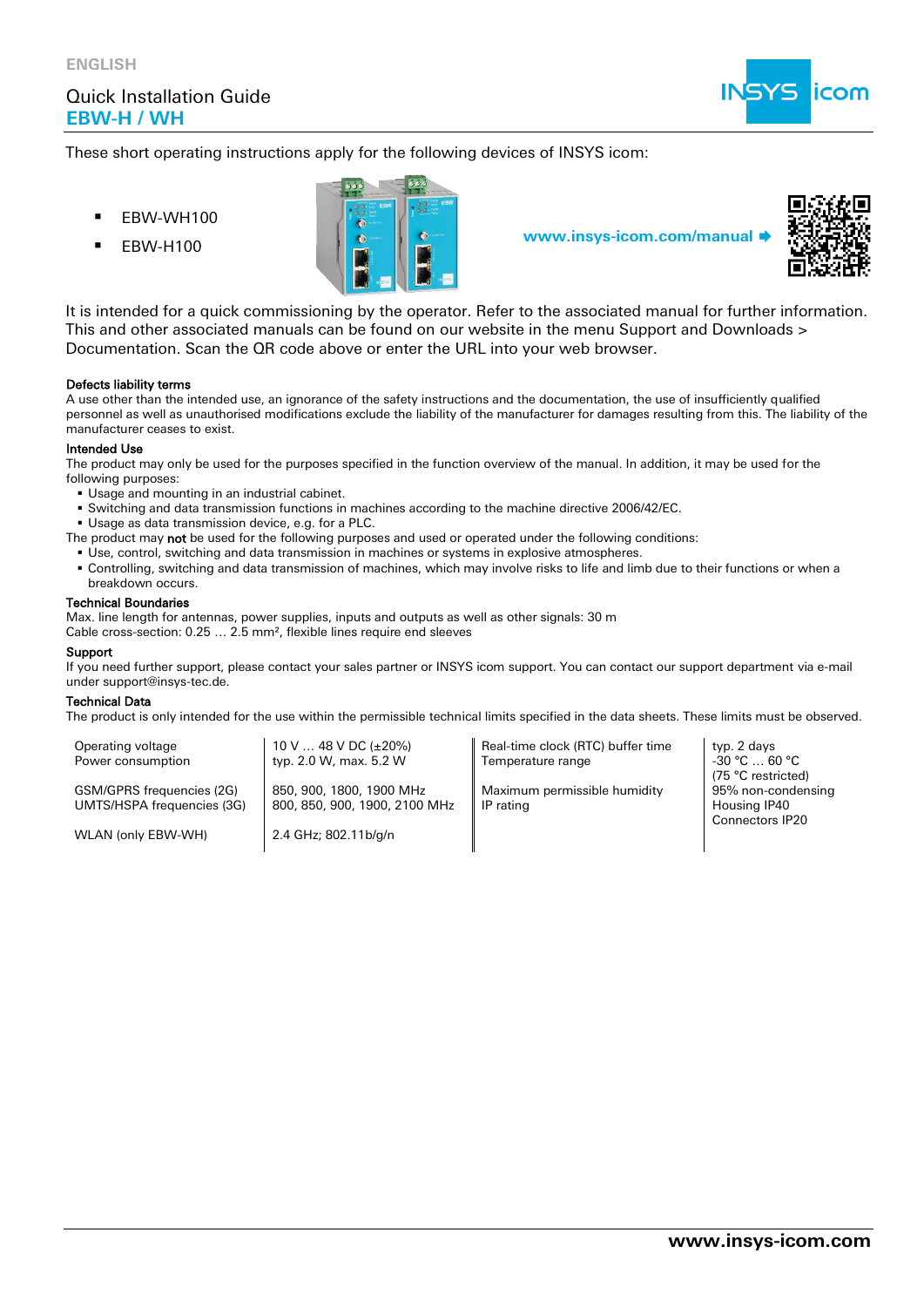

| А | 1.<br>2.<br>3.<br>4.                                                                                                                                        | <b>Router connection</b><br>Connect antenna<br>Insert SIM card<br>(no power supply must be connected!)<br>Connect supply voltage (10 V  48 V DC $(\pm 20\%)$ )<br>to the terminals 1048 V and GND<br>Connect router (LAN 1) to the configuration PC via Ethernet cable |                                                                                                                                                                                                                                                                                                                                                      |  |  |
|---|-------------------------------------------------------------------------------------------------------------------------------------------------------------|------------------------------------------------------------------------------------------------------------------------------------------------------------------------------------------------------------------------------------------------------------------------|------------------------------------------------------------------------------------------------------------------------------------------------------------------------------------------------------------------------------------------------------------------------------------------------------------------------------------------------------|--|--|
|   |                                                                                                                                                             | LAN settings of configurations PC (Windows 7)                                                                                                                                                                                                                          |                                                                                                                                                                                                                                                                                                                                                      |  |  |
|   | $\mathbf 0$                                                                                                                                                 | If a DHCP client is active on the PC, proceed with step C. Otherwise, either enable the<br>DHCP client or configure a static IP address.                                                                                                                               |                                                                                                                                                                                                                                                                                                                                                      |  |  |
|   | 5.<br>6.<br>7.                                                                                                                                              | Open Network and Sharing Center (e.g. <b>47</b> key and search for "sharing")<br>Select LAN connection and Properties<br>Select Internet Protocol Version 4 (TCP/IP) and Properties                                                                                    |                                                                                                                                                                                                                                                                                                                                                      |  |  |
| B | 8.<br>$\mathbf 0$                                                                                                                                           | <b>Enable DHCP client</b><br>Obtain an IP address automatically<br>It is recommended to unplug the<br>network cable briefly and plug it<br>again upon activation of the DHCP<br>client.                                                                                | <b>Configure a static IP address</b><br>Use the following IP address (example):<br>IP address:<br>192.168.1.2<br>255.255.255.0<br>Subnet mask:<br>Standard gateway 192.168.1.1<br>Preferred DNS server: 192.168.1.1<br>Please note the previous values before<br>$\mathbf \Phi$<br>changing the TCP/IP settings to be able<br>to restore them later. |  |  |
|   |                                                                                                                                                             | Web interface access                                                                                                                                                                                                                                                   |                                                                                                                                                                                                                                                                                                                                                      |  |  |
|   | 9.                                                                                                                                                          | Enter IP address of the router in address bar of the browser<br>(default: 192.168.1.1)                                                                                                                                                                                 |                                                                                                                                                                                                                                                                                                                                                      |  |  |
|   | $\mathbf 0$                                                                                                                                                 | If a proxy server is enabled in your browser, this must be disabled or the IP address of<br>the router must be added as exception.                                                                                                                                     |                                                                                                                                                                                                                                                                                                                                                      |  |  |
|   | 10.                                                                                                                                                         | Login with User name (default: <b>insys</b> ) and Password (icom)                                                                                                                                                                                                      |                                                                                                                                                                                                                                                                                                                                                      |  |  |
|   | $\mathbf 0$                                                                                                                                                 | All modified data will only be transmitted to the router after<br>Confirm all<br>ОК<br>clicking the OK button.                                                                                                                                                         |                                                                                                                                                                                                                                                                                                                                                      |  |  |
|   | Refer to the header and display the help text to get helpful<br>$^\circledR$<br>Display help text<br>information about the individual parameters in the web |                                                                                                                                                                                                                                                                        |                                                                                                                                                                                                                                                                                                                                                      |  |  |

information about the individual parameters in the web

interface.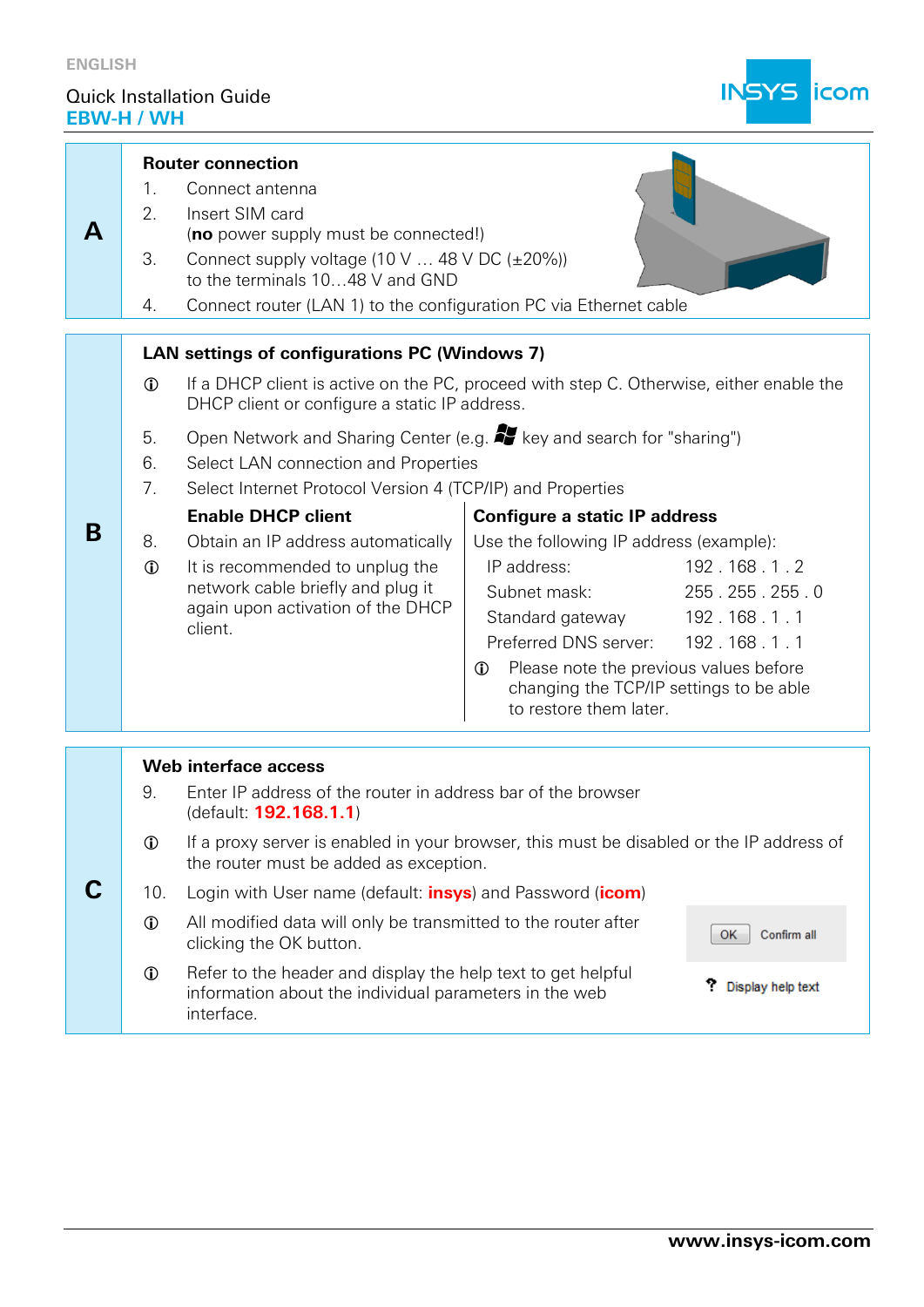

|   |                                  | <b>Configuration as Internet Router</b>                                                                                                                                                                                                                                                                                                             |                                                                                             |                                                                   |  |  |  |
|---|----------------------------------|-----------------------------------------------------------------------------------------------------------------------------------------------------------------------------------------------------------------------------------------------------------------------------------------------------------------------------------------------------|---------------------------------------------------------------------------------------------|-------------------------------------------------------------------|--|--|--|
|   | $\mathbf 0$                      | If the router is in delivery state or has been reset to factory defaults, the configuration<br>option Fast start after reset to default settings appears upon login.                                                                                                                                                                                |                                                                                             |                                                                   |  |  |  |
| D | 11.<br>12.<br>13.<br>$\mathbf 0$ | Enter PIN of the SIM card<br>Enter User name and Password for<br>authentication with the provider (must not<br>be empty)<br>Enter Access Point Name (APN)<br>These data can be found in the contract<br>documents of your SIM card or can be<br>requested from the provider. The APNs of<br>popular providers can be displayed by<br>clinging on ?. | PIN<br>Dial-Out Caller number *99***1#<br>User name<br>Password<br><b>Access Point Name</b> | <b>Quick start with factory settings</b><br>user<br>password<br>? |  |  |  |
|   | $\mathbf 0$                      | Customer name and device code must only be entered, if the router is to be configured<br>for the <b>icom Connectivity Suite - VPN</b> (https://connectivity.insys-icom.de).                                                                                                                                                                         |                                                                                             |                                                                   |  |  |  |
|   | 14.                              | Confirm settings with OK                                                                                                                                                                                                                                                                                                                            |                                                                                             |                                                                   |  |  |  |
|   | $\mathbf 0$                      | The COM LED is illuminated green during connection establishment and orange as<br>soon as an Internet connection is established.<br>If a connection to the <i>icom Connectivity Suite - VPN</i> is configured, the Status LED<br>will light up <b>green</b> as soon as it is established.                                                           |                                                                                             |                                                                   |  |  |  |
|   |                                  |                                                                                                                                                                                                                                                                                                                                                     |                                                                                             |                                                                   |  |  |  |
|   |                                  | <b>Configuration of access data</b>                                                                                                                                                                                                                                                                                                                 |                                                                                             |                                                                   |  |  |  |
| E | $\mathbf 0$                      | User name and password for web interface access must be changed to prevent a<br>manipulation of the configuration by unauthorised persons.                                                                                                                                                                                                          |                                                                                             |                                                                   |  |  |  |
|   | 15.                              | Menu Basic Settings > Web interface: Enter user name and password for<br>authentication with password                                                                                                                                                                                                                                               |                                                                                             |                                                                   |  |  |  |
|   | 16.                              | Confirm settings with OK                                                                                                                                                                                                                                                                                                                            |                                                                                             |                                                                   |  |  |  |
|   | $\mathbf 0$                      | A typo during entering or forgetting the configured access data makes the router<br>inaccessible until resetting it to default settings.                                                                                                                                                                                                            |                                                                                             |                                                                   |  |  |  |

All essential configuration steps are completed with this. Further configuration depends on your specific application. Other frequently required settings are available on the following page.